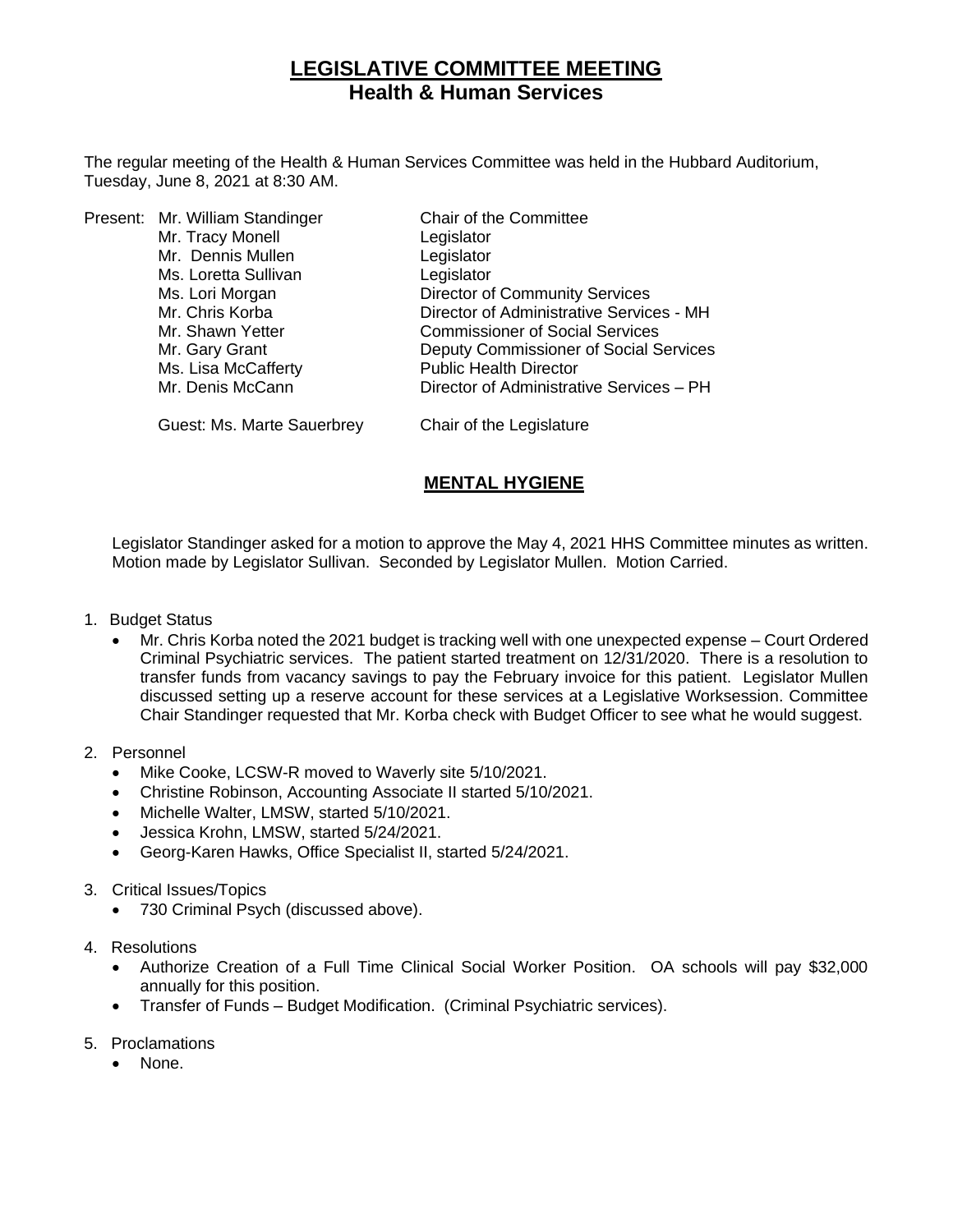## **SOCIAL SERVICES**

Commissioner Yetter discussed caseloads, programmatic highlights, and personnel changes.

- 1. Budget
	- Mr. Gary Grant shared that budget is tracking well in all program areas. He received a letter that the Weekly MA Shares will be increasing but he already budgeted for that.
- 2. Caseloads
	- During May, Cash Assistance caseloads increased 7 cases, with Family Assistance increasing 2 cases and Safety Net increasing 5 cases. Cases are down 8% for the year.
	- MA-Only increased 26 cases.
	- MA-SSI increased 3 cases.
	- Total Individuals on Medicaid increased 38 cases to 3,747.
	- SNAP cases increased 72 cases.
	- Day Care decreased 2 cases.
	- Services decreased 4 cases.
	- See Caseload Summary.
- 3. Programmatic Highlights
	- Tioga Career Center Report Unemployment rates in Tioga County remain lower than the state and national average. Two Workforce Board members were renewed for an additional three years. There is a resolution to amend the TCC budget to include \$20,000 from Broome County.
- 4. Personnel Changes
	- Christine Robinson, Accounting Associate I, last day 5/7/2021.
	- Kelsey Chandler, Office Specialist I, hired effective 5/10/2021.
	- Laurette Potter, Social Welfare Examiner, hired effective 5/10/2021.
	- Susan Wharton, PT Community Services Worker, hired effective 5/10/2021.
	- Todd Russell, Caseworker, hired effective 5/10/2021.
	- Katelyn Baker, Accounting Associate II, last day 5/28/2021.
	- Still have several vacancies Recruitment is difficult.
- 5. Resolutions
	- Authorize Appointment of Director of Employment & Transitional Support.
	- Amend Tioga Career Center Budget. Money will be used to purchase chairs and OTJ training.
	- Appropriation of Funds. Enhanced funding for Non-Residential DV services through ANHC.
	- Transfer of Funds. Northwoods Traverse software upgrade.
- 6. Proclamations
	- None.

Legislative Chair Sauerbrey asked about the response from TC landlords on the rental assistance program. Commissioner Yetter receives a daily report of how many people in TC have applied. The applications are processed at the State level. He noted that through 6/7, there were only 34 rent arrears applications and 10 utility arrears applications. DSS has been communicating with the courts.